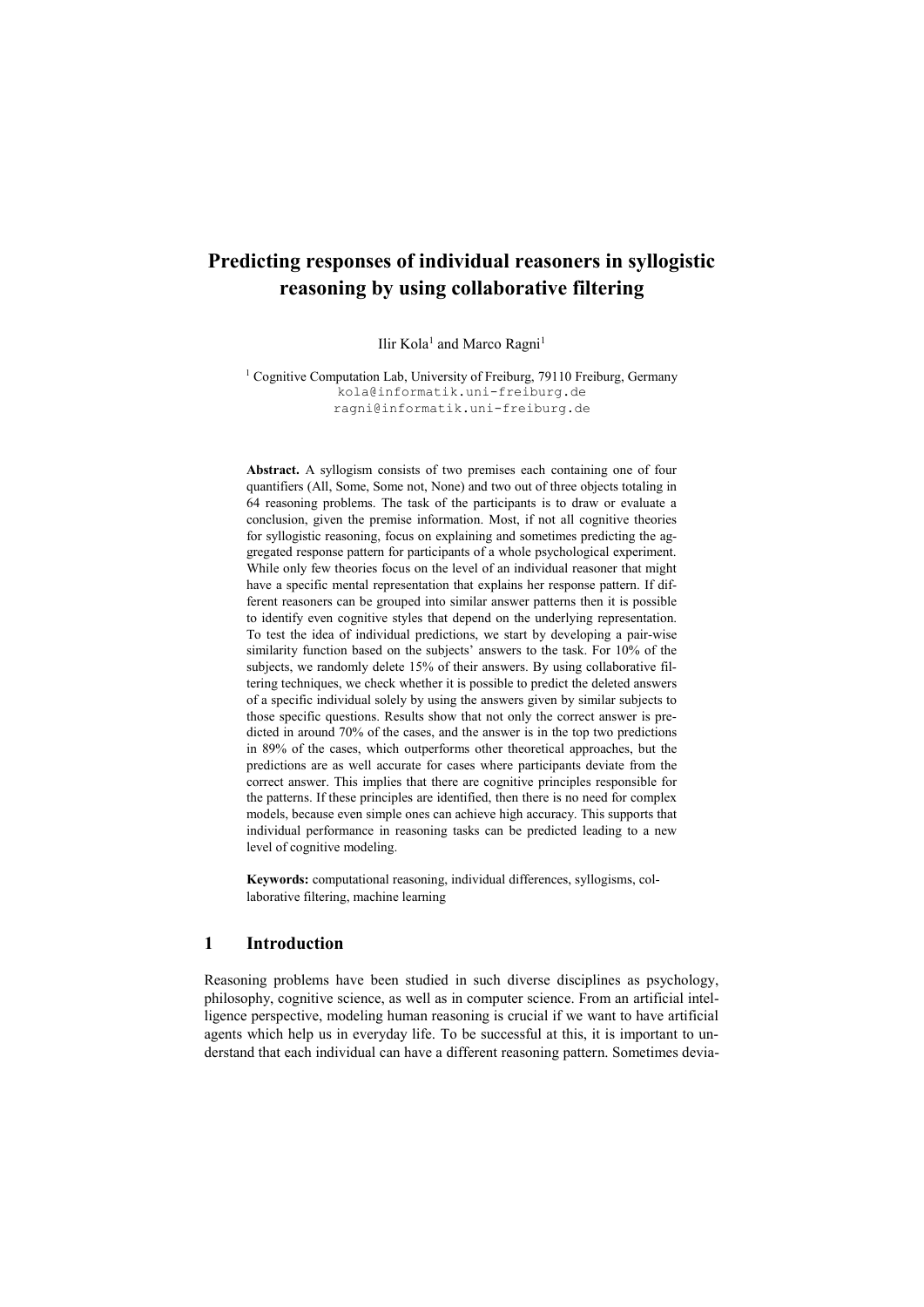tions of the individual participants from the norms of classical logic have led to a qualification of such reasoners as rather irrational (e.g., [27]). Another possibility is that there is a so-called bounded rationality [6]. An indicator could be that these "deviators" are inherently consistent in their answers and even more that their answers can be predicted. Most previous work has focused on overall distribution of answers, trying to predict the most chosen answer by subjects. However, as noted by Pachur and colleagues [18], in presence of individual differences, tests of group mean differences can be highly misleading. For this reason, we focus on individual subjects and try to predict the exact answer they would give.

Collaborative filtering, a method employed in recommender systems [23], can show that a single reasoner does not deviate from similar reasoners, and that consequently her answers can be predicted based on answers of the similar reasoners.

The rest of this paper is structured as follows: first, we give an introduction to theories on reasoning and individual differences, syllogistic reasoning, and recommender systems. Then, we present a model which uses collaborative filtering to predict answers in the syllogistic reasoning task and compare it to other models or theoretical predictions. Lastly, we draw conclusions and suggest further steps for research.

# **2 Background**

#### **2.1 Theories on reasoning and individual differences in reasoning**

Scientist have tried to understand human reasoning for a long time. Up to date, there are at least five more prominent theories on how people reason. These theories are based on heuristics [3,4,6,14] mental logic [24,25], pragmatic reasoning schemas [2], mental models [8], and probability theory [15]. Oaksford and Chater [16] offer a general review of these theories.

The need for all these theories is caused by the fact that people differ in how they answer to reasoning tasks. Theories usually aim at explaining general answering patterns, but if we focus on individual answers then these differences are even more vast. These differences can be caused by intellectual abilities, memory capacity, strategies being used, among others [17, 26].

#### **2.2 Syllogistic reasoning**

In a syllogistic task, subjects are presented with two premises, and they have to evaluate what follows or whether a third given conclusion necessarily follows. Consider the following example [12]:

*Some Artists are Bakers, All Bakers are Chemists. Therefore, some Artists are Chemists.*

Each premise can have four possible moods, two of which are affirmative (Some, All), and two are negative ones (Some not, No). The premises have two terms each,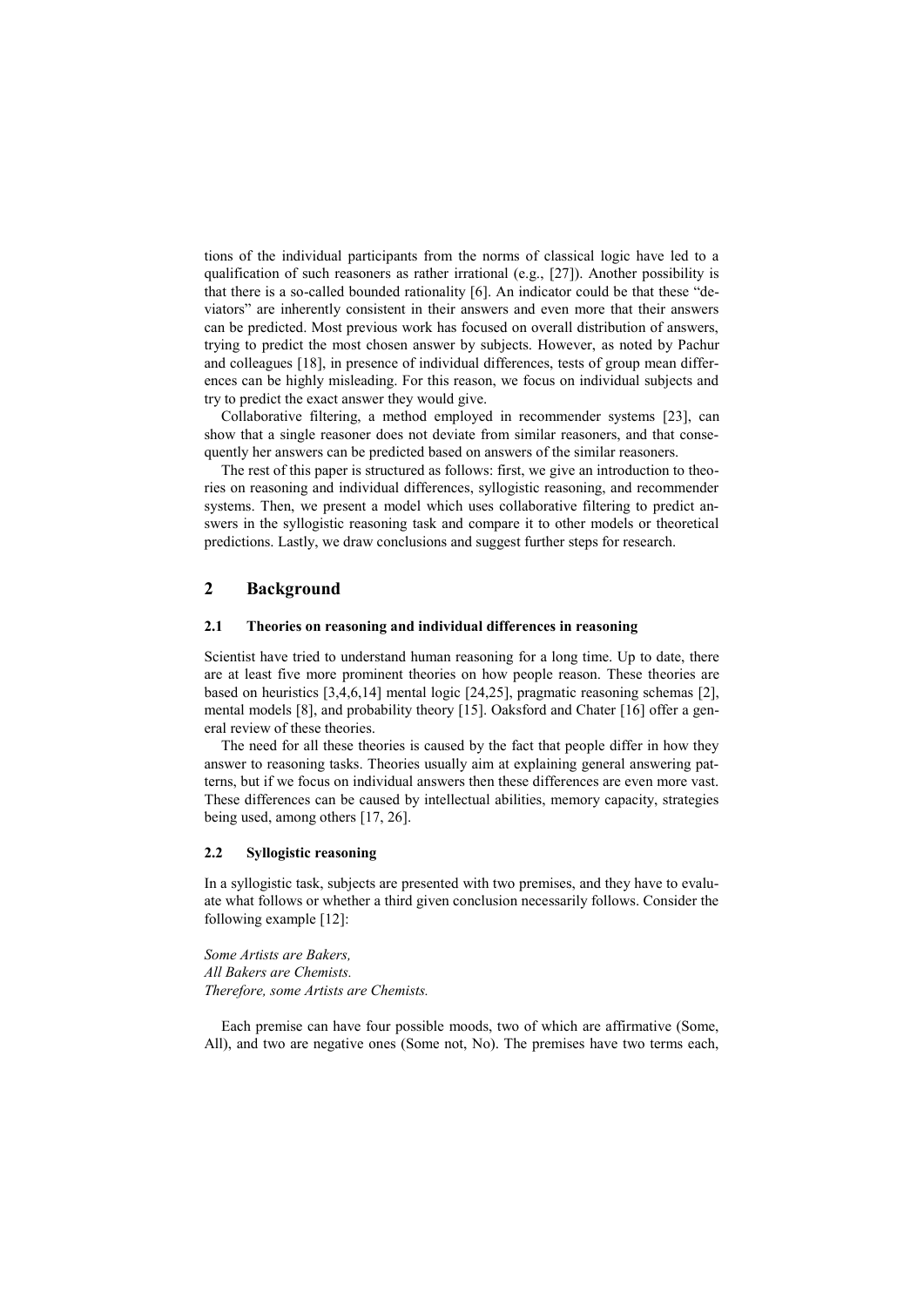but overall only three terms are used. This is because the first two premises always share a common term (in this case bakers), and the third premise asks about the remaining two terms (artists and chemists). Terms can have four figures, based on their configuration:

| Figure 1 | Figure 2 | Figure 3 | Figure 4 |  |
|----------|----------|----------|----------|--|
| $A - B$  | B-A      | $A - B$  | B-A      |  |
| $B-C$    | C-B      | C-B      | $B-C$    |  |

Since each premise can have four moods, and there are four possible figures, there can be 64 distinct pairs of premises. 27 of them have a conclusion which is valid in classical logic, whereas for the remaining 37 there is no valid conclusion. The conclusion (a third statement) allows again four possible moods, and two figures (A-C or C-A), so overall there are 512 syllogisms that can be evaluated.

Studies using syllogisms with different forms of content from abstract to realistic one have shown that errors are not random, but are systematically according to two main factors: figure and mood (see [5]). Syllogistic reasoning has caught the attention of many researchers. Khemlani and Johnson-Laird [12] provide a review of seven theories of syllogistic reasoning. We will describe the ones which perform better in the meta-analysis, and they will be later used as a baseline for the performance of our model.

The first theory, *illicit conversions* [1,22] is based on a misinterpretation of the quantifiers interpreting *All B are A* when given *All A are B* and *Some B are not A* when told *Some A are not B*. Both these conversions are logically invalid, and lead to errors such as inferring All c are a given the premises *All A are B* and *All C are B*. In order to predict the answers of syllogisms, this theory uses classical logic conversions and operators, as well as the two aforementioned invalid conversions.

The *verbal models* theory [20] claim that reasoners built verbal mental models from syllogistic premises and either formulates a conclusion or declares that nothing follows. The model then performs a reencoding of the information based on the information that the converse of the quantifiers Some and No are valid. In another version, the model also reencodes invalid conversions. The authors argue that a crucial part of deduction is the linguistic process of encoding and reencoding the information, rather than looking for counterexamples.

Unlike the previous example, *mental models* (formulated for syllogisms first in [7]) are inspired by the use of counterexamples. The core idea is that individuals understand that a putative conclusion is false if there is a counterexample to it. The theory states that when being faced with a premise, individuals build a mental model of it based on meaning and knowledge. E.g. when given the premise *All Artists are Beekeepers* the following model is built:

Artist Beekeeper Artist Beekeeper …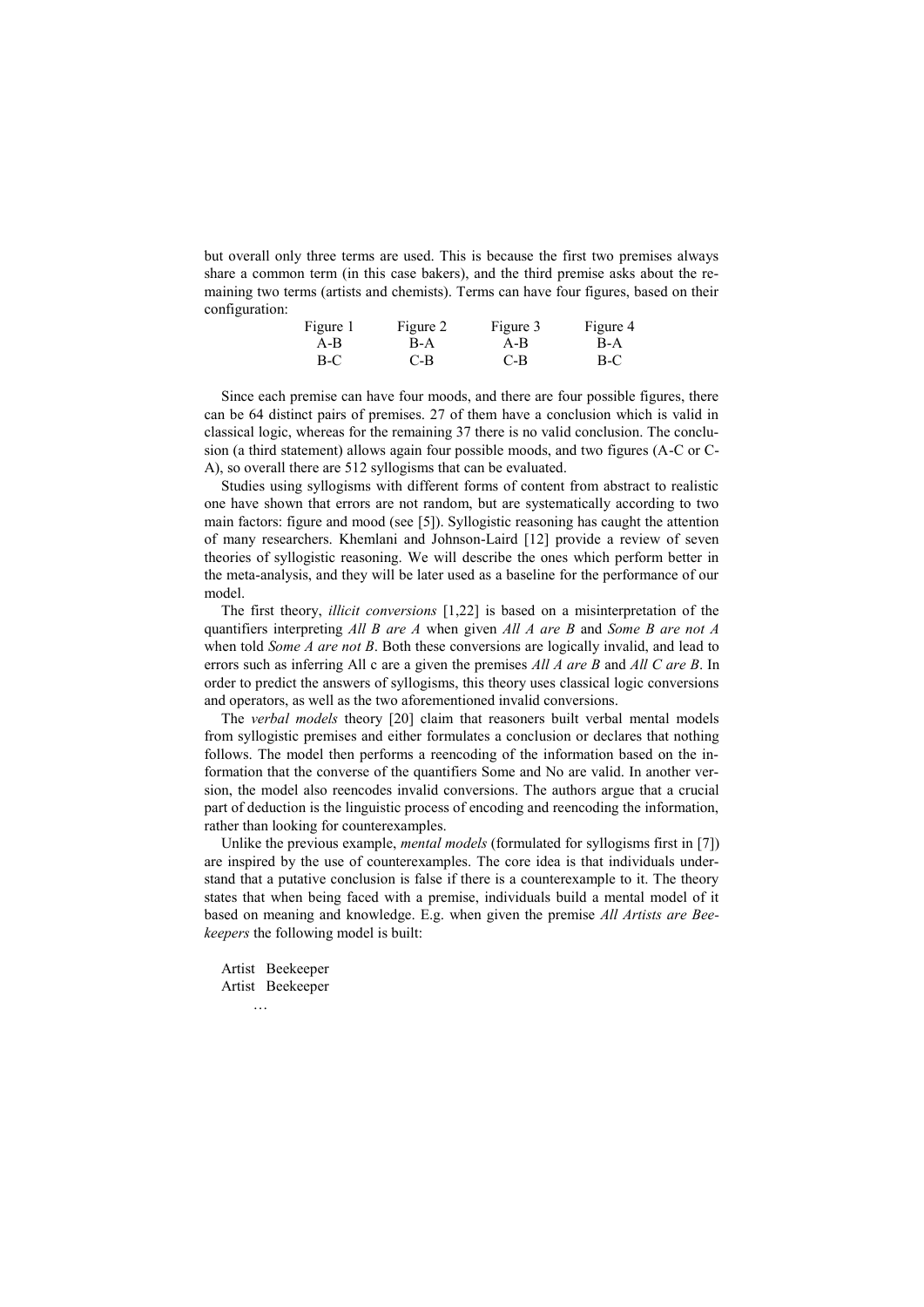Each row represents the properties of an individual, and the ellipsis denotes individuals which are not artists. This model can be fleshed out to an explicit model which contains information on all potential individuals:

Artist Beekeeper Artist Beekeeper Beekeeper

In a nutshell, the theory states that many individuals simply reach a conclusion based on the first implicit model, which can be wrong (in this case it would give the impression that All Beekeepers are Artists). However, there are individuals who built other alternative models in order to find counterexamples, which usually leads to a logically correct answer.

## **2.3 Collaborative filtering and recommender systems**

Recommender systems are software tools used to provide suggestions for items which can be useful to users [23]. One way to implement a recommender system is through collaborative filtering. In a nutshell, collaborative filtering suggests that if Alice likes items 1 and 2, and Bob likes items 1, 2 and 3, then Alice also probably likes item 3. More formally, in collaborative filtering we look for patterns in observed preference behavior, and try to predict new preferences based on those patterns. Users' preferences for the items are stored as a matrix, in which each row represents a user and each column represents an item. Then, for each user we build a similarity function to see who are the users which have similar preferences. This means, for each user we have a neighborhood of other users similar to them. Then, when a certain item has not been rated by our user, we rely on this neighborhood to see how would our user rate that item. If the rate would be high enough, we can recommend that item to the user.

$$
\mathbf{R} = \left[ \begin{array}{cccc} ? & ? & 1 & \dots & 4 \\ 3 & ? & ? & \dots & ? \\ ? & 5 & ? & \dots & 5 \end{array} \right] \right\} U \text{ users}
$$
  
M items

**Fig. 1.** Users' ratings represented as a matrix

The main challenge in this case would be to select the appropriate similarity function, and to determine the adequate size of the neighborhood.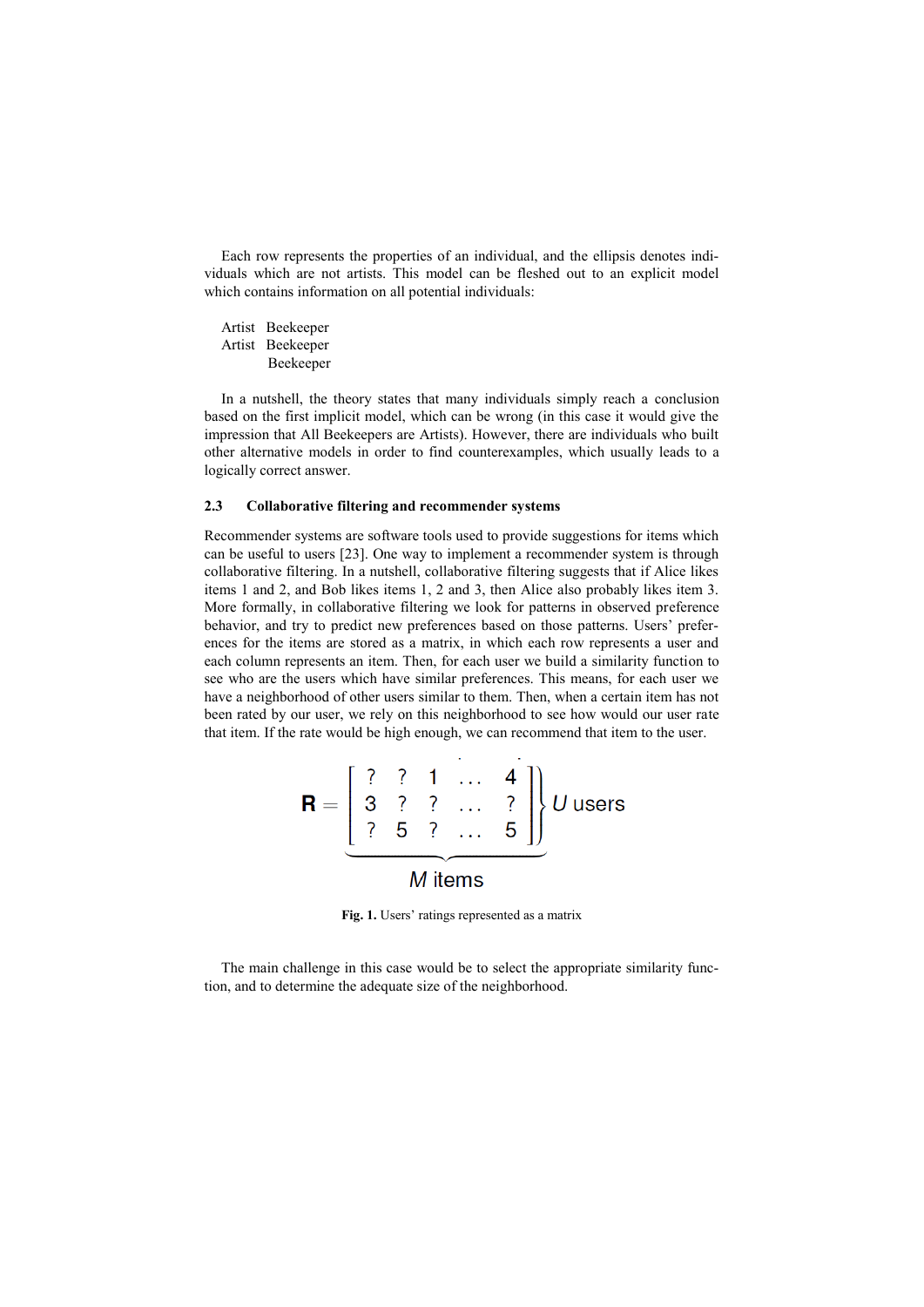# **3 Predicting performance in syllogistic reasoning by using collaborative filtering**

## **3.1 Motivation**

As aforementioned, people make mistakes when solving reasoning tasks such as syllogisms. When it comes to preference behavior, we have seen that collaborative filtering can achieve very good results in predicting which items to recommend to users. This shows that people are consistent in their preferences. Could it be the case that people are also consistent in the way they perform in reasoning tasks, and can we predict their answers (including errors) in the aforementioned reasoning domains? We will explore this by using collaborative filtering to predict participants' behavior in reasoning tasks.

#### **3.2 The experimental setting**

For this model, we will use an unpublished data set from an online experiment conducted at the Cognitive Computation Lab (University of Freiburg). It includes data from 140 subjects which completed all 64 syllogistic tasks. Each subject was presented with two premises, and had to choose between nine answer options (the eight mood/figure combinations, plus the ninth option being No Valid Conclusion).

## **3.3 The model**

In our setting, the users are the 140 subjects of the study, and the items are the 64 tasks. We define the similarity function as follows:

$$
sim = \frac{n_{sameAnswers}}{N}
$$
 (1)

where *N* represents the amount of questions which were answered by both subjects. As we can see, similarity is a function between 0 and 1.

We start by randomly selecting 14 subjects for which there exists at least one other subject with a similarity of 0.6 or higher, and then randomly deleting 10 of their answers. These will be the answers which have to be predicted.

The model computes the pair-wise similarities between subjects, and then whenever for the current subject there is a missing answer, it identifies all subjects in its neighborhood (i.e., subjects with a similarity higher than 0.35) which have answered that task, and performs a "weighted voting" as following:

```
for answer in possible answers:
for user in users:
   value[answer]=value[answer]+sim[user]*given[user]
```
where sim [user] represents the similarity of our subject with the user which we are currently computing, and  $qiven[user]$  is a binary attribute showing whether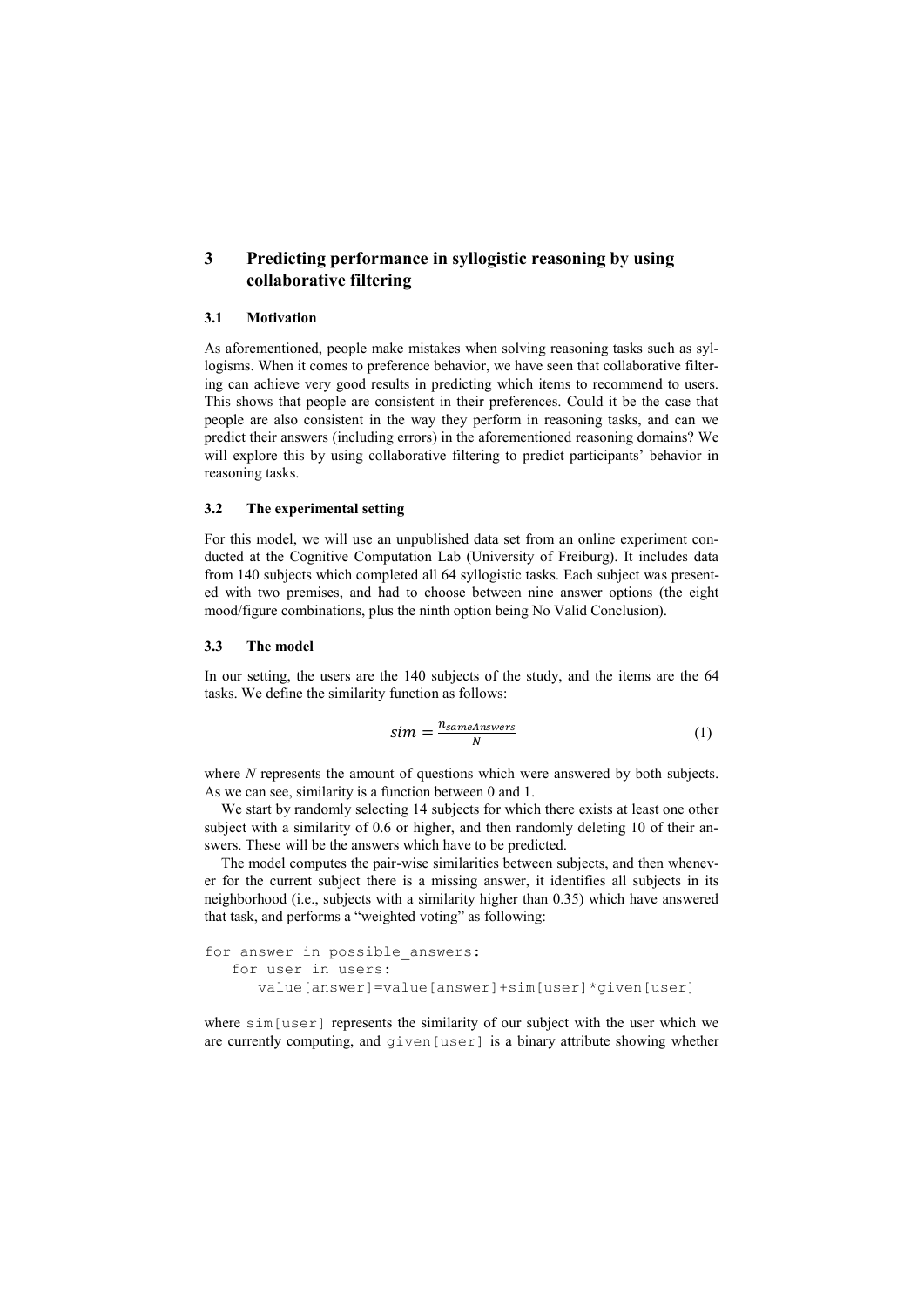the user gave this answer to the task or not. We perform this weighting inspired by the intuition that answers given by more similar subjects should matter more. Then, the answer with the highest value is the predicted one.

### **3.4 Results**

The model is very simple, and it does not include any learning, its performance is, however, fairly accurate. It is important to notice that the model predicts one out of nine possible options, so a model which is simply guessing would be on average correct in about 11% of times. Our model compares the predicted answers to the true ones, and reports the percentage of correctly predicted answers.

In order to interpret the result better it would be useful to compare the performance of our model to other models or theoretical predictions. As we already stated, most theories do not focus on individual answer predictions, but on most chosen answers. For example, a theory can state that for the premises *All A are B*, *Some B are C* then people draw the answers *Some A are C*, *Some C are A* or *All A are C*. We try to see what these theories would predict for our individual missing answers, and we use the relaxation that if the missing answer is one of the predicted answers from the theory, then it is counted as correct. We notice that this is quite a big relaxation, since there are theories which predict three to four answers for the same pair of premises, which means they would of course achieve a better accuracy than our model which always predicts just one answer. We calculate the accuracy of the predictions of theories based on illicit conversions, verbal models, and mental models, as well as the predictions of mReasoner, an implementation of the mental models theory.

One thing to keep in mind is that for some syllogisms there is more than one valid answer, however subjects could select in our experiment only one answer. This can cause a difficulty for our comparison as we need to deal with cognitive theories that often predict up to four or five answers per syllogism. For this reason, we construct two other versions of our model. Instead of predicting only one answer, we checked what would be the accuracy of the prediction if we predict the top two and top three most voted answers. We repeat the procedure 100, 300 and 500 times (to check if results converge); the results are reported in Table 1:

|                    | Exact | Top 2 | Top 3 | IC   | VM   | MМ   | mReasoner |
|--------------------|-------|-------|-------|------|------|------|-----------|
| $100 \text{ runs}$ | 0.68  | 289   | 0.95  | 0.61 | በ 77 | 0.95 | 0.87      |
| 300 runs           | 0.69  | ).88  | 0.95  | 0.62 |      | 0.95 | 0.87      |
| $500$ runs         | 0 69  | ) 89  | 0 95  | 0.62 |      | 0.95 | 0.87      |

**Table 1.** The accuracy of the cognitive theories in predicting missing answers. The reported results are average accuracies over 100, 300, and 500 runs. (Exact, Top2 and Top3 refer to our model producing 1, 2 and 3 answers; IC refers to Illicit Conversions; VM refers to Verbal Models; MM refers to Mental Models)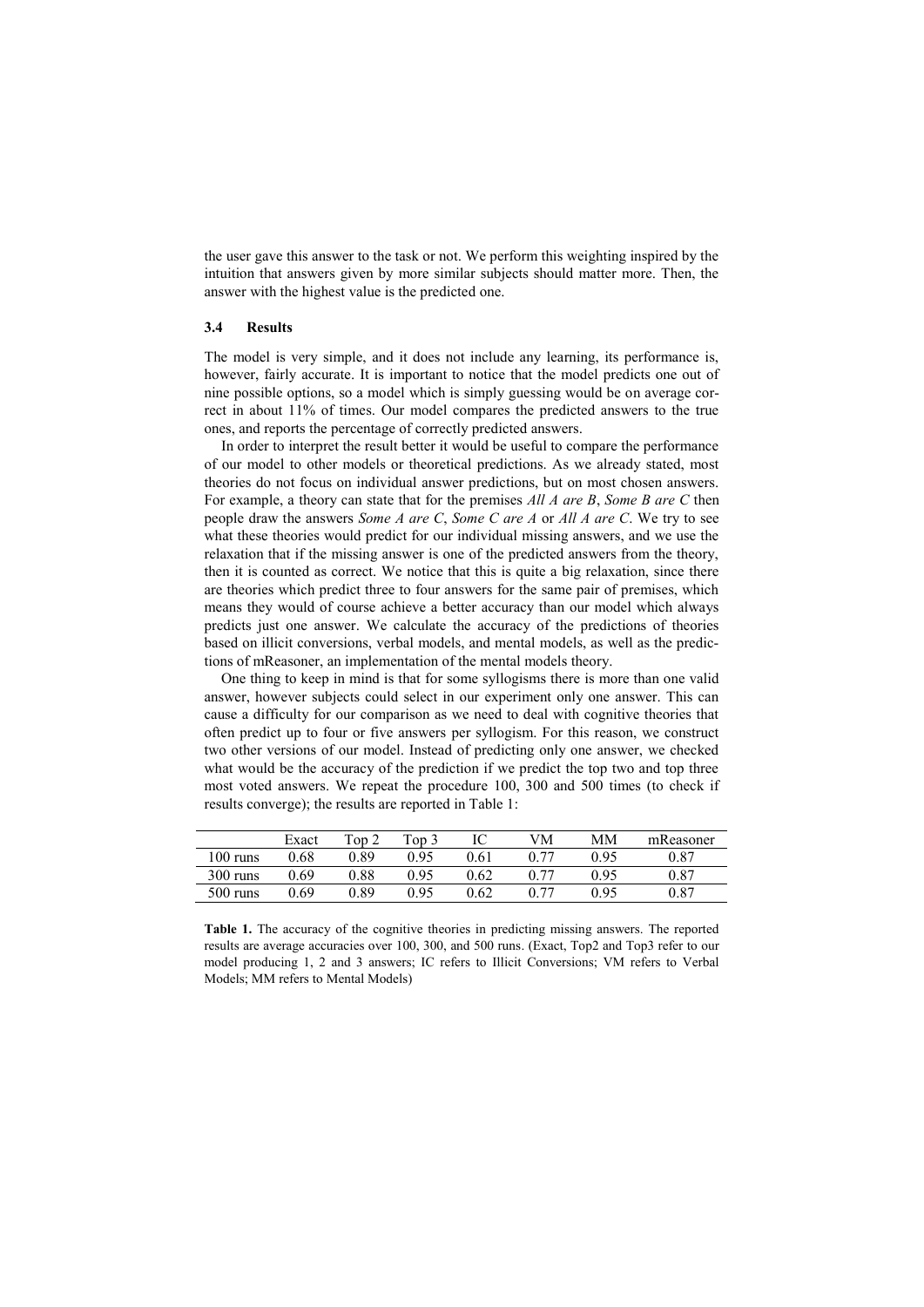#### **3.5 Discussion**

The results show that our model which predicts the exact answer does not only perform reliably better than chance, but even manages to outperform the theoretical predictions based on illicit conversions, which for almost half of the syllogisms predicts more than one answer. Furthermore, we notice that our model with the two most voted predictions outperforms the predictions of the verbal models as well as of mReasoner, which is right now one of the state-of-the-art predictors for syllogistic reasoning. Another thing which is important to notice is that our model reaches the same accuracy even if we delete 32 (out of the 64) answers for up to 50% of the participants, showing robust performance.

We notice that the top performance is achieved by the predictions made by the mental models theory. However, it is important to notice that for almost half of the syllogisms this theory predicts four or even five answers, which means it has an advantage for this type of metric. Still, our model which predicts the top 3 answers (still less than the mental models predictions) achieves the same performance.

mReasoner is an implementation which is based on mental models, but it has some parameters which limit the number of predicted answers for each syllogism (it predicts one answer for 7 syllogisms, and more than two for 16 syllogisms). In this comparison, we used the default setting for mReasoner, and we see that our model which predicts the top two answers has a better performance.

Khemlani and Johnson-Laird [13] propose a model where mReasoner learns parameters for individual subjects in a small dataset consisting of 20 participants, and then simulates the answers of each subject and compares them to the true answers. They report a mean correlation to the data of 0.7, which means on average in 70% of the cases mReasoner made the right prediction. This result is comparable to our basic model, but built on general cognitive principles. Both approaches differ in their methodology: Our approach requires participants data to classify and predict other reasoners and does not have cognitive principles, while on the other hand mReasoners is built on cognitive principles but trains the system parameters on the whole dataset, so it is not actually predicting. A combination of both methods to reach a "prediction" based on cognitive principles is important.

# **4 Conclusions and future steps**

These results show that collaborative filtering can help in predicting individual performance for reasoning tasks, but also that there are new challenges (especially by the performance boost when considering the top two predictions). First of all, it will be interesting to test the same model with data from other reasoning domains, e.g., the Wason selection task [28]. This would allow us to test for consistency across different reasoning domains. Secondly, as we mentioned the model is simple, it would be interesting to build a more adaptive model which learns from the subjects' answers and can identify cognitive principles. This could be achieved by analyzing potential rea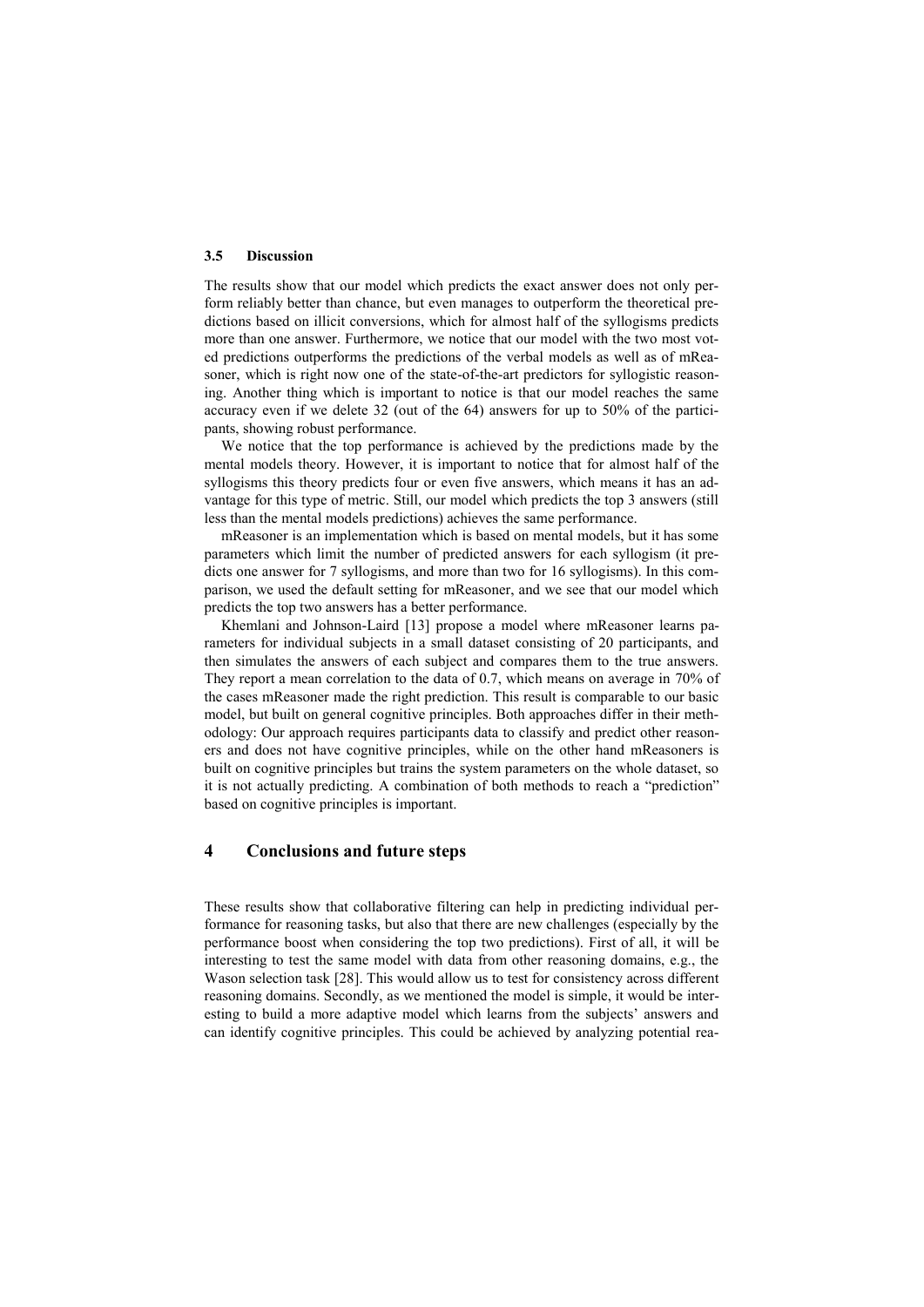sons for differences in performance, combined to using more advanced techniques from machine learning to build the recommender system.

One alternative would be to formalize the tasks by using ternary logic, and then learn how different subjects map logical operators to truth tables. Ternary logic has shown to provide high flexibility in modeling Wason's selection task [21]. Another alternative would be to include theories' predictions to the task, and check whether a subject is consistent with the predictions of a certain theory (i.e. we would find similarities with theoretical predictions rather than with other subjects). This would also help us for cases where there are not enough subjects to build informative similarity functions among them.

We tried to use machine learning techniques to cluster the data in order to identify potential reasoning profiles, however the dataset seems to be too diverse. A method called fcclusterdata, a hierarchal clustering technique from the sckit-learn package [19] in Python, identifies more than 40 clusters (for the 140 participants), whereas by using the k-medoids technique, in which we can specify the number of clusters, for up to 6 clusters the similarity of subjects in the cluster remains low and we do not achieve better performance. Studies [17, 26] have identified reasons which might lead to individual differences such as level of intellect, memory capacity etc. Our intuition is that although these reasons are similar for different individuals, the way they are presented in people makes it difficult to create clusters. For example, an individual can have high intellectual capacity but bad memory, another one medium intellectual capacity and very good memory, and so on. This is why we think that an approach which focuses on finding similar reasoners for each individual can be more effective.

Reasoners are relatively consistent in their performance in syllogistic reasoning, since some tend to give similar answers and often predictable mistakes. This means it is possible to build reasoning models which can identify a person's reasoning pattern, and exploit it to better understand the overall reasoning process. This is exactly what our simple model does, and in its relaxed version it manages to be as good as state of the art complex reasoning models.

## **References**

- 1. Chapman, L. J., & Chapman, J. P. Atmosphere effect re-examined. Journal of experimental psychology, 58(3), 220. (1959)
- 2. Cheng, P. W., & Holyoak, K. J. Pragmatic reasoning schemas. Cognitive psychology, 17(4), 391-416. (1985)
- 3. Evans, J. St. B. T. Heuristic and analytic processes in reasoning. British Journal of Psychology, 75, 451-468. (1984)
- 4. Evans, J. St. B. T. Bias in human reasoning: Causes and consequences. Hillsdale, NJ: Erlbaum. (1989)
- 5. Evans, J. S. B., Newstead, S. E., & Byrne, R. M. Human reasoning: The psychology of deduction. Psychology Press. (1993)
- 6. Gigerenzer, G., & Hug, K. Domain-specific reasoning: Social contracts, cheating, and perspective change. Cognition, 43(2), 127-171. (1992)
- 7. Johnson-Laird, P. N. Models of deduction. Reasoning: Representation and process in children and adults, 7-54. (1975)